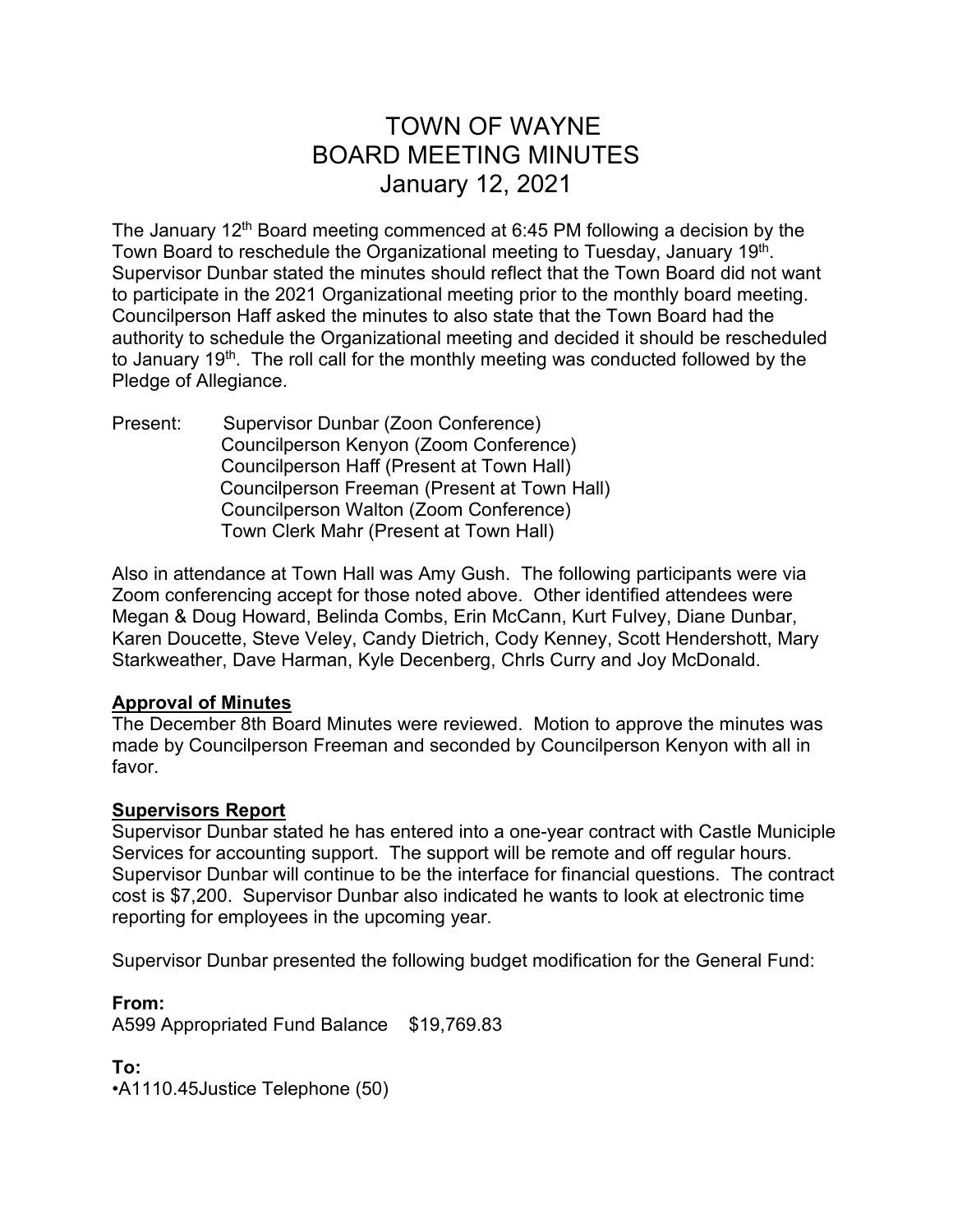- •A1220.1Supervisor Personal Services (0.08)
- •A1315.1Finance Director Pers Service(0.04)

•A1410.11Town Clerk Personal Services (0.04)

•A1410.47Town Clerk Advertising (13.06)

•A1410.46Clerk Travel (63.80)

•A1420.4 Attorney (17,964.50)

•A1620.42Contractual Barn (622.59)

•A1680.26CentralDataProcsOP/Maint(175)

•A1910.4NYMIR Ins (72.93)

•A3620.45Code EnfPersonal Service (120)

•A3620.45Code EnfPhone (115.64)

•A3620.46CodeEnfTravel(16.92)

•A4050.45Watershed Phone (200)

•A5010.1Supt Highway Pers Service (100)

•A8010.1 Zoning Sec contract (221)

•A8010.47 Zoning advertising (34.23)

Motion made to approve the budget modification was made by Councilperson Kenyon and seconded by Councilperson Walton with the voting as follows:

| <b>Councilperson Haff</b>    | Yes |
|------------------------------|-----|
| <b>Councilperson Freeman</b> | Yes |
| <b>Supervisor Dunbar</b>     | Yes |
| <b>Councilperson Kenyon</b>  | Yes |
| <b>Councilperson Walton</b>  | Yes |

Supervisor Dunbar presented the following budget modification for the Highway Fund:

**From:** DA599 Appropriated Fund Balance \$ 1,047.11

| To: |                                 |          |
|-----|---------------------------------|----------|
|     | DA5010.4 Drug & Alcohol Program | \$35.00  |
|     | DA5110.4 General Repairs Road   | \$32.41  |
|     | DA5130.4 Machinery Maintenance  | \$979.70 |

Motion made to approve the budget modification was made by Councilperson Freeman and seconded by Councilperson Kenyon with the voting as follows:

Councilperson Haff Yes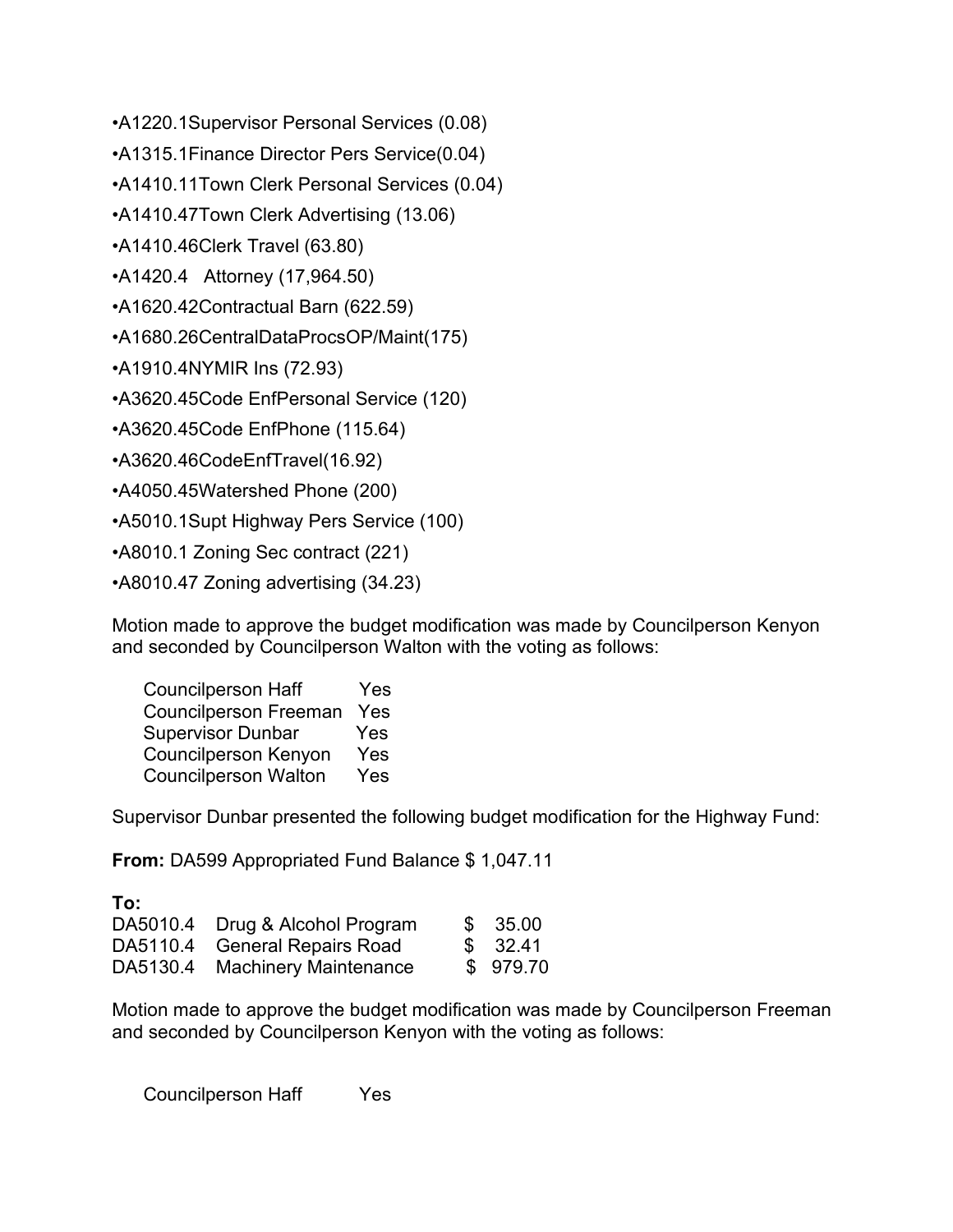Councilperson Freeman Yes Supervisor Dunbar Yes Councilperson Kenyon Yes Councilperson Walton Yes

Councilperson Haff commented that it appears the 2020 budget will have \$110,000 remaining in the General Fund and \$318,000 in the Highway fund. Supervisor Dunbar stated those estimated dollars will roll over into the Town's respective unallocated funds. Supervisor Dunbar also clarified that the transfer of monies in the 2020 Dog Control budget was to do implementing the accounting change making vendors town employees thus becoming part of the payroll expenses.

In addition, Supervisor Dunbar stated that in 2021 he is transferring the Town reserve funds at Five Star Bank from checking to savings accounts to gain more interest. The financial supervisor's report was reviewed but not approved. Supervisor Dunbar noted the Keuka Lighting expenses still need to be straightened out and will be fixed for the AUD.

## **Clerks Report**

The Clerk's monthly report for December was presented for review. In addition to the usual payment to the General Fund from the Clerk's account a second payment is being made from the DEC account. The latter was to settle up the monies made from the selling of hunting and fishing licenses in 2021. A moment of silence was given for (2) town residents, Adrienne Hutcheson and Edward LaRue who passed away in December. Clerk Mahr also reviewed the 2020 annual report which saw fees increase by approximately \$8,000 over 2019. Motion to approve the Clerk's Report was made by Councilperson Haff and seconded by Councilperson Freeman with all in favor.

Clerk Mahr also stated that the 2021 Property taxes were sent out on December 28<sup>th</sup>. Thus far approximately \$245,000 has been collected.

Abstract 13 Vouchers submitted were broken down by:

| • General Account | <b>Vouchers 271 - 289</b> | \$27,673.43 |
|-------------------|---------------------------|-------------|
| • Highway Account | Vouchers 131 - 140        | \$27,499.63 |

A motion to approve Abstract 13 vouchers was made by Councilperson Freeman and seconded by Councilperson Haff with all in favor.

Abstract 1 Vouchers submitted were broken down by:

| • General Account | Vouchers 1 - 13  | \$21,488.94 |
|-------------------|------------------|-------------|
| • Highway Account | Vouchers $1 - 6$ | \$4,815.73  |
| • Keuka Lighting  | Voucher 1        | 90.65       |

Clerk Mahr noted that in Abstract 1, Voucher 4 for Harter Secrest was an expense incurred in November of 2020. After some deliberation the Town Board decided to delete Voucher 4 from Abstract 1 and add it to the corresponding voucher for Harter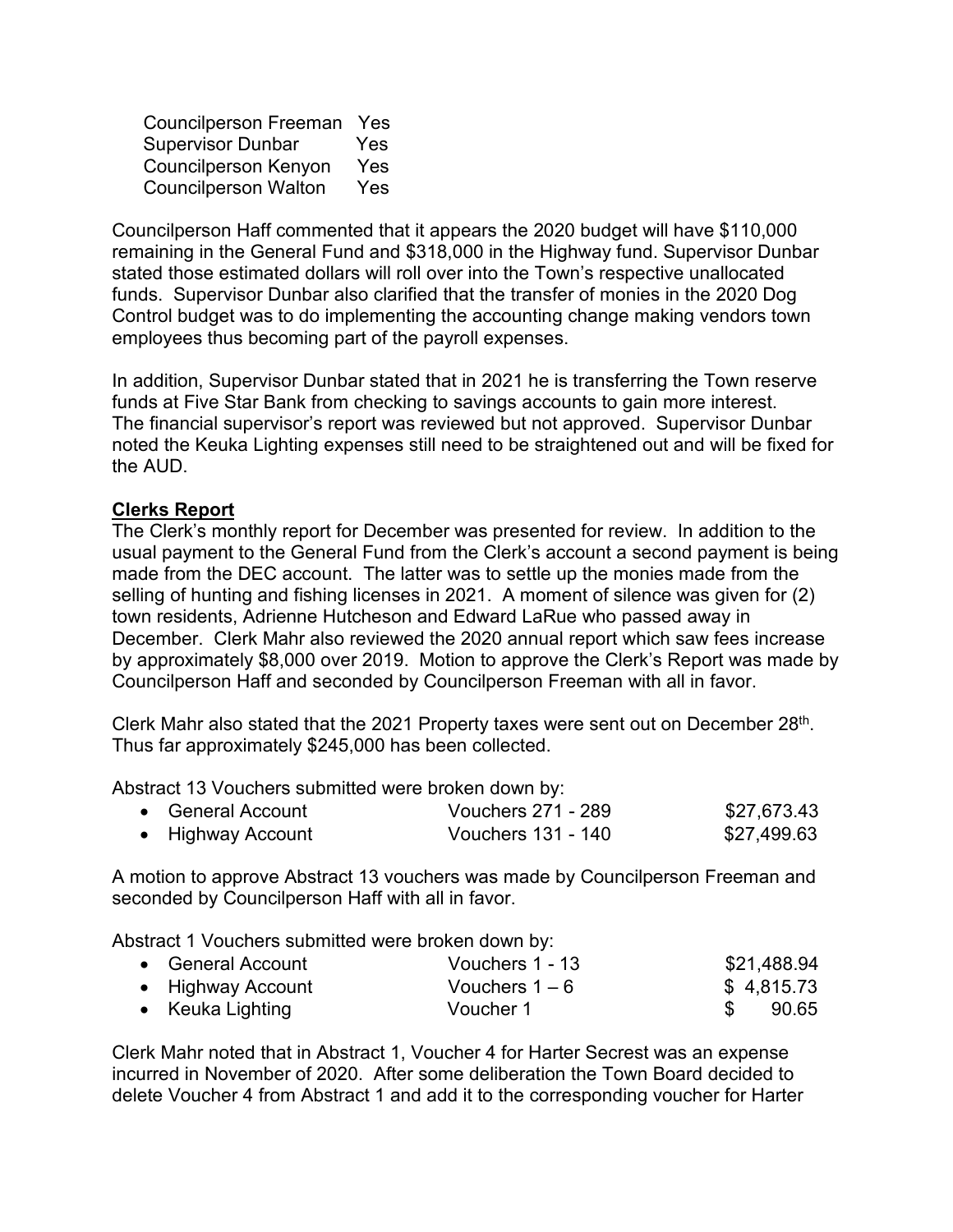Secrest in Abstract 13. This change would also require and adjustment to the budget modification made earlier to the General Fund. A motion was made by Councilperson Freeman and seconded by Councilperson Kenyon to subtract \$16,725.00 from Abstract 1, add the same amount to Abstract 13 and adjust line item 1420.4 in the recently approved General Fund budget modification to \$34,689.50 with all in favor.

Councilperson Haff asked if there was any update on the Greene right away issue. Supervisor Dunbar stated he had received no more legal updates. Councilperson Haff made a motion to place this topic on the agenda for the February board meeting for detailed discussion. The motion was seconded by Councilperson Kenyon with the voting as follows:

| <b>Councilperson Haff</b>    | Yes |
|------------------------------|-----|
| <b>Councilperson Freeman</b> | Yes |
| <b>Supervisor Dunbar</b>     | Yes |
| <b>Councilperson Kenyon</b>  | Yes |
| <b>Councilperson Walton</b>  | Yes |

## **Justice Report**

The yearly justice audit remains open. Clerk Mahr redacted the names off of the current months justice report but will research what some of the other towns are doing regarding this issue. Supervisor Dunbar recommended a resolution be put in place for February board meeting authorizing him to conduct the audit. A motion was made to do so by Councilperson Kenyon seconded by Councilperson Haff with all in favor.

## **Assessor Report**

Assessor Oliver included in the Board packet a memo asking for Cell Tower tax impact and requesting he receive a 1099 form this year for his work on the revaluation. Supervisor Dunbar stated the 1099s will be done at end of the month after the AUD is completed.

## **Highway Superintendent**

Superintendent Howard reported that 888.3 gallons of fuel was used in December. Ditching work and driveway pipes have been installed on Plaisted and Sunset Trail. Tree work was performed on Ridge and Fleet roads. Sanding and salting continued throughout the month. Maintenance has been performed on the plow equipment and the lighting in the storage barn has been upgraded. Councilperson Haff suggested that Superintendent Howard look at the \$318,000 remaining in the Highway budget and allocate a portion of it to subcontract the Coryell Road project with Steuben County. Superintendent Howard to review.

## **Code Enforcement Officer**

The monthly code enforcement was reviewed with no discussion. The zoning and planning board minutes were reviewed with no discussion. The planning board minutes were no longer in draft mode.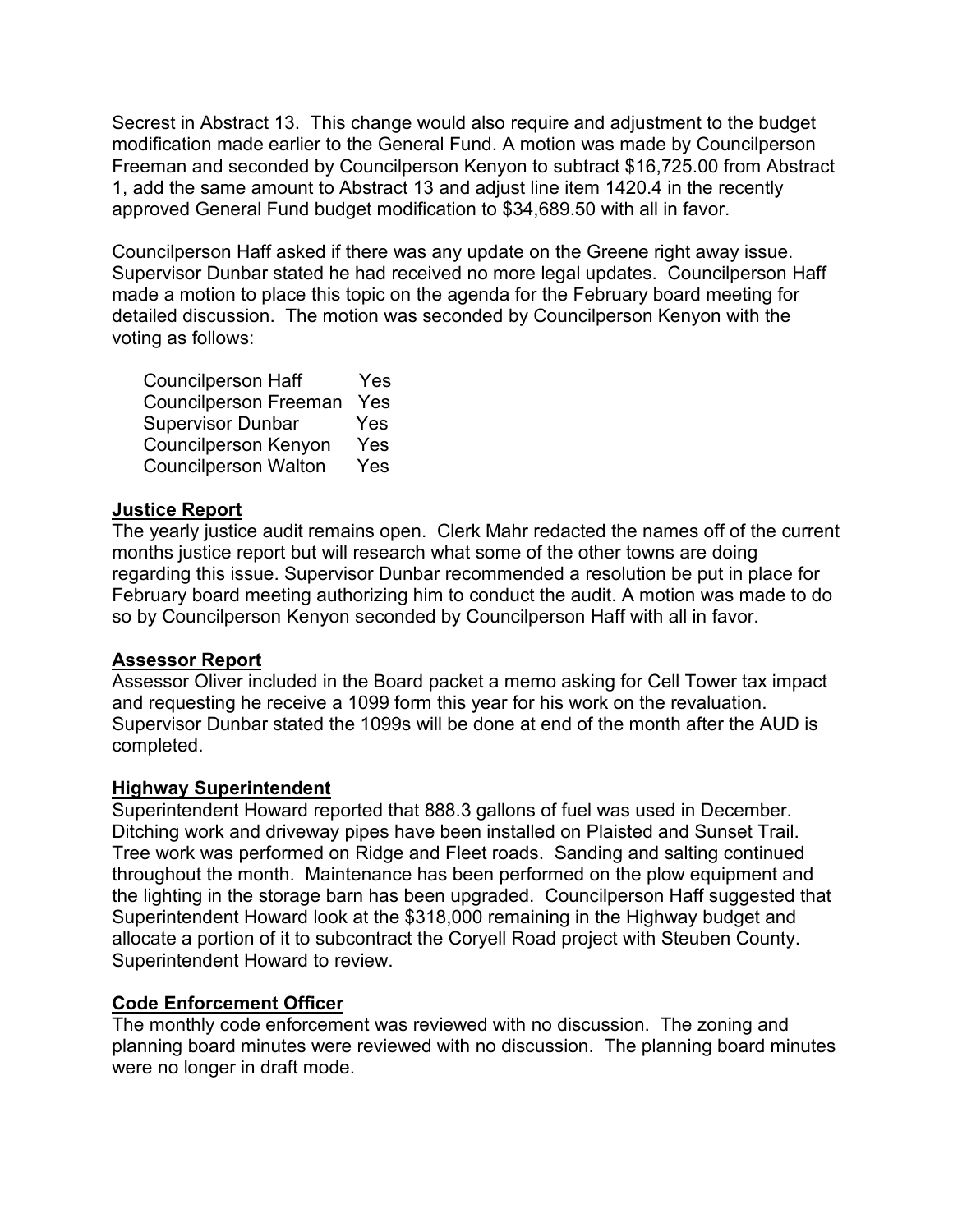#### **Watershed**

The monthly watershed report was presented with no discussion. Supervisor Dunbar stated that there is a 2020 shortfall in the KWIC budget due to a \$14,000 loan it made to the KLOC organization. This left KWIC with no monies for December bills. Councilperson Freeman asked if this will impact the Town getting reimbursed for the KWIC insurance payment it made to Sprague Insurance. Supervisor Dunbar responded it would.

## **Dog Control Officer**

The monthly dog license report was reviewed with no discussion. DCO Howard stated that Eastview Veterinary is no longer doing emergency care. DCO Howard to review alternative options with Town veterinarian, Karen Doucette, because a replacement is required by state law. DCO Howard is also assisting the Town of Bradford on an as needed basis.

#### **History**

A history department update was provided with no discussion.

#### **Web Statistics**

Report reviewed with no discussion.

#### **Old Business**

At 7:40 Councilperson Kenyon made a motion seconded by Councilperson Freeman that the Town Board go into executive session to discuss the Highway union contract, with all in favor. At 8:20 Councilperson Kenyon made a motion the Board come out of executive session seconded by Councilperson Freeman with the following resolution proposed by Councilperson Walton and seconded Councilperson Kenyon:

The Town Board votes to approve the proposed agreement between the Town of Wayne and the Teamsters Union representing the Town of Wayne Highway Department. The Town Supervisor is hear-by authorized to sign a final agreement that reflects the terms approved by the Board. The voting was as follows:

| Elizabeth Kenyon                 | Yes        |
|----------------------------------|------------|
| John Walton                      | Yes        |
| Michael Haff                     | <b>Yes</b> |
| Shona Freeman                    | Yes        |
| <b>Thomas Dunbar, Supervisor</b> | Yes        |

Councilperson Haff asked about the problem with the Steuben- Schuyler County Watershed Agreement. Supervisor Dunbar stated the issue has been resolved but the contract is up for renewal at the end of 2021.

Clerk Mahr referenced the thank you letters received for the Visa gift cards for its volunteers. Notes had been received from Nancy Gabel, Dave & Lori Harman, Beth & Chris Mooney and Donna Joseph.